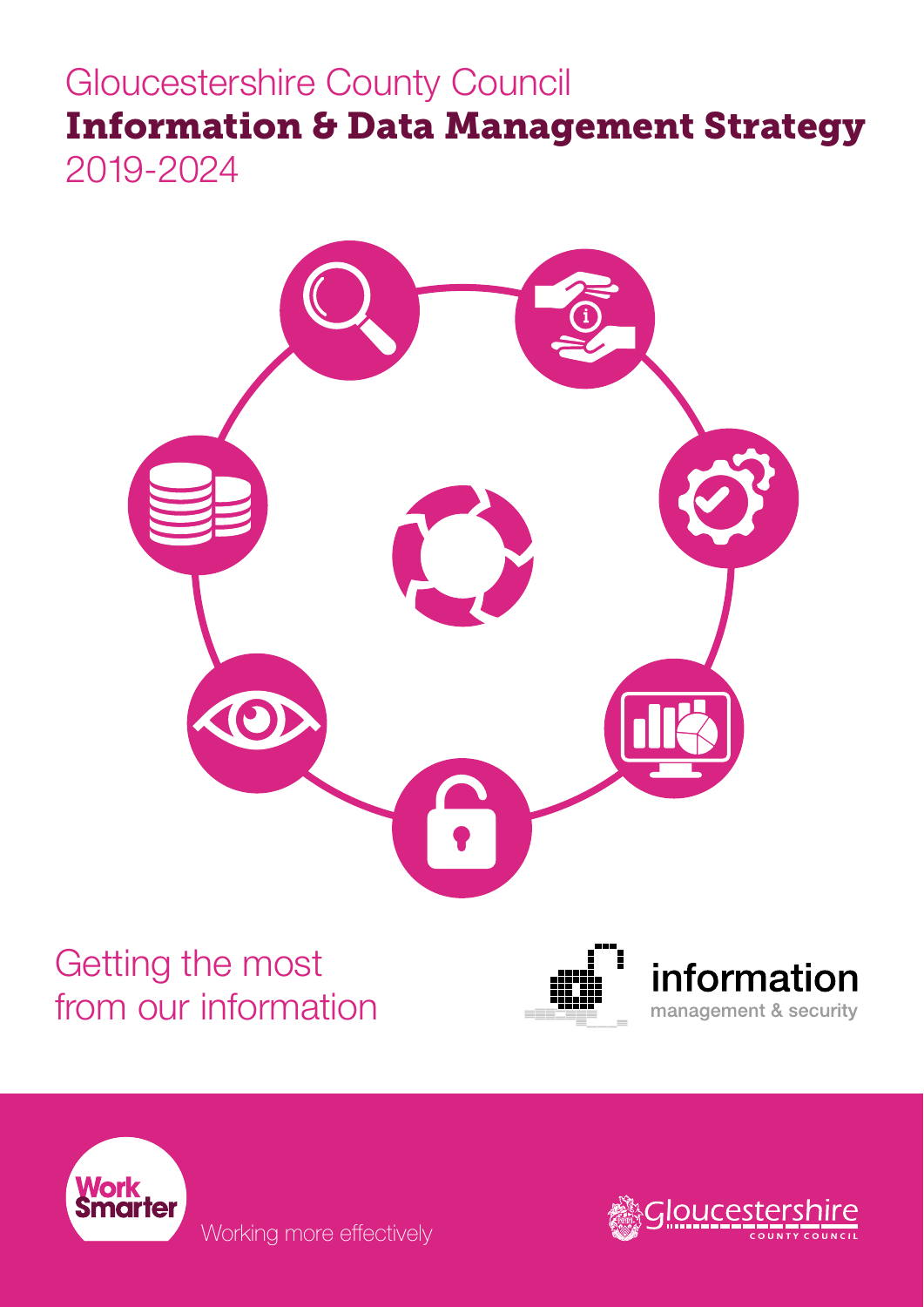#### Information & Data Management Strategy 2019-2024

Getting the most from our information

Information and data are critical to every part of the council's business. Managing and using it correctly, protecting it appropriately and making it available to both stakeholders and the public enables the council to fulfil its objectives, deliver improved services and increase our standing with the public.

Key themes in the previous strategy were around information governance and information asset ownership and responsibilities. Due to considerable efforts in every part of the council, we have achieved major improvements in the way we handle information and have an established network of Information Asset Owners. It is essential that we sustain our focus on these important elements of information management so that the public can maintain trust and confidence in the way we operate. We have also explored the potential of improving our data analytics to achieve greater value from our data in informing decisions and achieving better outcomes for our communities and undertaken a proof of concept to develop essential insights.

But, increasing demands for the right to government information and data means the relationship between the citizen and the public sector is changing. We are also entering a new digital era which will transform the way that public services are used and delivered. In responding to these challenges, the council is embracing a move towards greater openness and maximising the value of information to help facilitate closer collaboration and digital services.

This refreshed information & data strategy sets out our approach to managing our information to achieve the right balance between making information more widely available to the public, whilst ensuring that adequate protection is in place.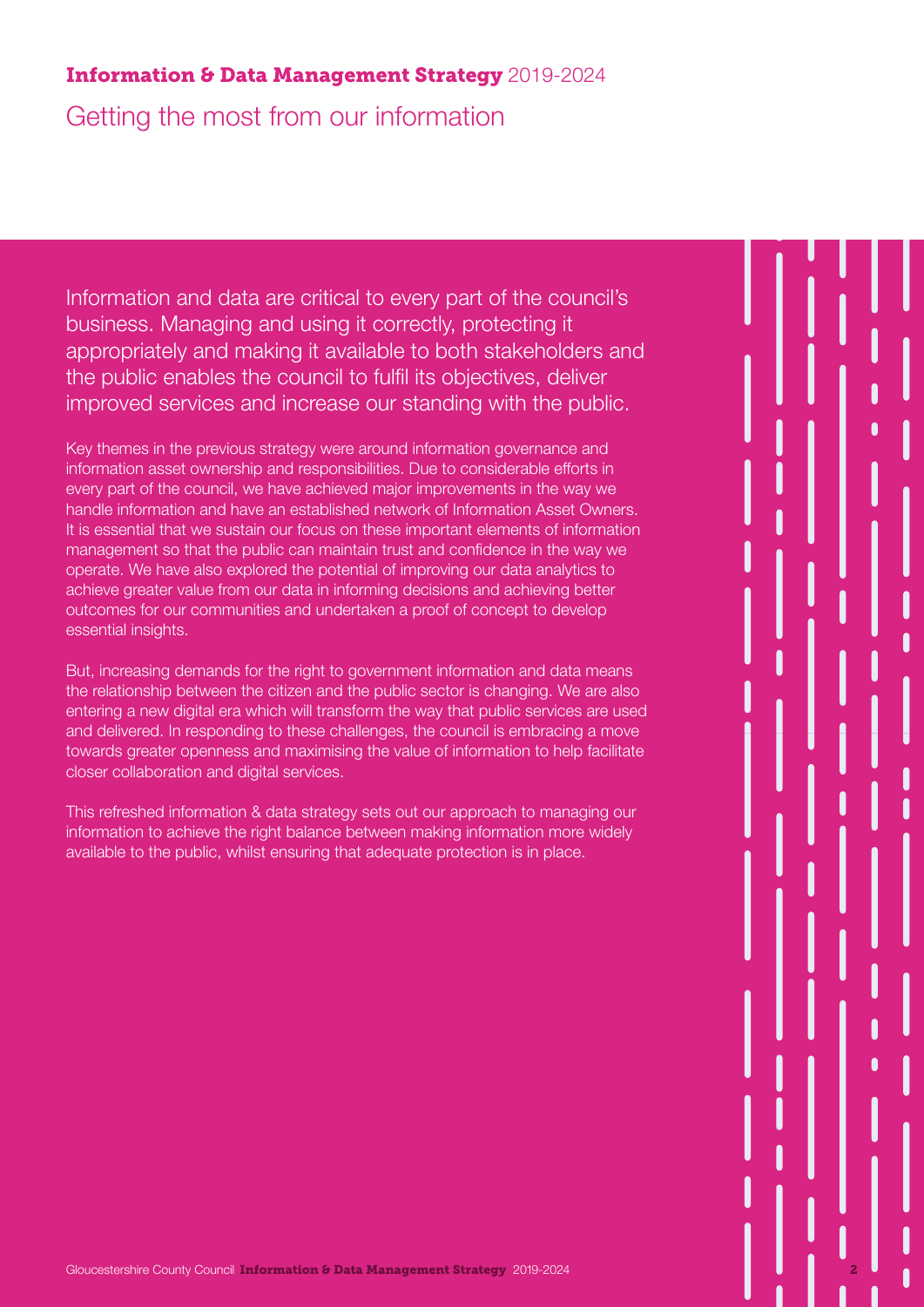## Why do we need a strategy?

Information comes in many forms – policy documents, research papers, minutes, statistics, operational data, case files, personal data – and is held in a variety of printed and electronic formats. Across the council we use this information in our daily working lives as we work to achieve our objectives – whether it be delivering services, formulating policy, managing projects, holding meetings or managing staff.

Many services are now delivered in partnership or are commissioned from third parties. This requires additional safeguards when managing our information: we need to ensure that information ownership is clear, the right people have appropriate access to the right information and it is handled correctly throughout its lifecycle.

The council is transforming the way we do business with our customers and increasing provision of digital services. The council's digital vision is to digitally connect our community, county and council and put the power in people's hands by being an insight driven organisation. Improved digital options so that more customers choose to do business with us online, through increased self service, leading to more end-to-end transactions, more mobile working, automated workflow and virtual contact by staff; good information management is an essential part of this.

Evidence-based decision making requires good quality, relevant and timely information and data interrogation tools to support service delivery and the planning of future services, performance monitoring and nationally required returns.

We need flexible and agile teams across the council; staff need secure access to the information they need, at any time, from anywhere.

To encourage a 'One council' approach and reduce silo working, records must be regarded as corporate rather than personal assets. This means a change of culture from relying on information held by individuals in their personal P: drives and email stores, as well as manual storage units.

In addition, there is now more external scrutiny of how councils manage their information, through enhanced data protection legislation, and a move towards greater openness and transparency around the information that we hold.

To maximise the potential benefit from our information, we need to manage it effectively, re-use it where we can, share it appropriately and ensure that it is adequately protected. Past experience has shown us that this does not always happen – information that is not managed properly may be lost, shared with the wrong people or not found at all.

Poor data quality and failure to manage information appropriately can lead to:

- Less value for money in terms of service delivery
- Additional costs of recreating or recovering lost information, and storing or digitising information we don't need
- Poor outcomes for customers, poor decision making, difficulty, delays or additional costs in providing on-going services
- Poor external inspection outcomes
- Loss of access to information (e.g. security incidents or systems unavailable) impacting rights and freedoms
- Penalties and fines.

This strategy sets out Gloucestershire County Council's approach to improving the way the council creates, uses, manages, shares and protects information to achieve the council's objectives and effective partnership working. The strategy is aligned with our Digital and ICT strategies in order to provide a comprehensive and integrated approach.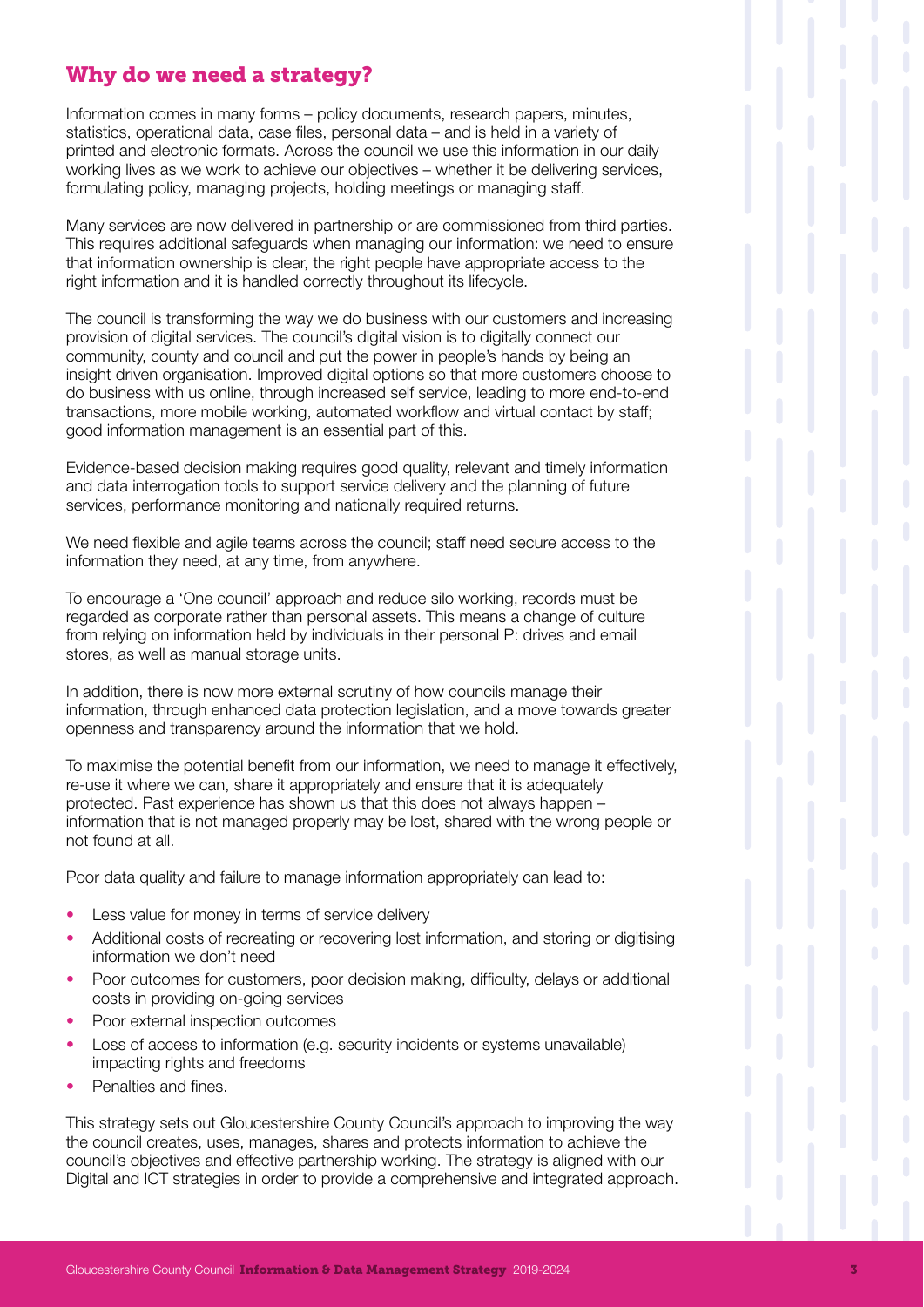# **Benefits**

When information and data is well managed it brings a number of benefits both to citizens, staff and the council:



#### **Citizens**

- Your information is accurate, reliable and accessible
- Your transactions with the council and its commissioned service providers and partners will be processed promptly
- You will be confident that your information is protected and handled appropriately
- You will know what information we hold, how we use it and whom it is shared with
- Services are delivered more efficiently and cost effectively
- Decisions that affect you are more transparent
- You can participate more in decision making
- You can engage and collaborate with us in achieving our aims
- You can hold us to account



#### **Staff**

- You can find the information you need quickly and easily
- You know what your responsibilities are, what to keep and what to dispose of
- You can work more efficiently
- You can make the best use of resources, reusing information that you and colleages create rather than reinventing the wheel
- You can work more collaboratively, making best use of skills and knowledge
- You know what can be shared and with whom
- You know what information needs to be protected and what should be made available to the public
- You can provide assurance that risks are being managed and that you are complying with your responsibilities and legal requirements



## The council

- We can provide more effective services and help control costs
- We can be more transparent
- We can keep information protected and secure
- Our information risks and likelihood of associated fines of up to £17million are reduced
- Our customer experience is improved
- We build trust in the quality of our information both for staff and the public
- Our decisions and policies are better informed
- We can comply with **legislation**
- We can share our corporate memory with future generations
- We can meet expectations of how we will manage information
- Through the role of Information Asset Owners (IAOs), we are aware of our information holdings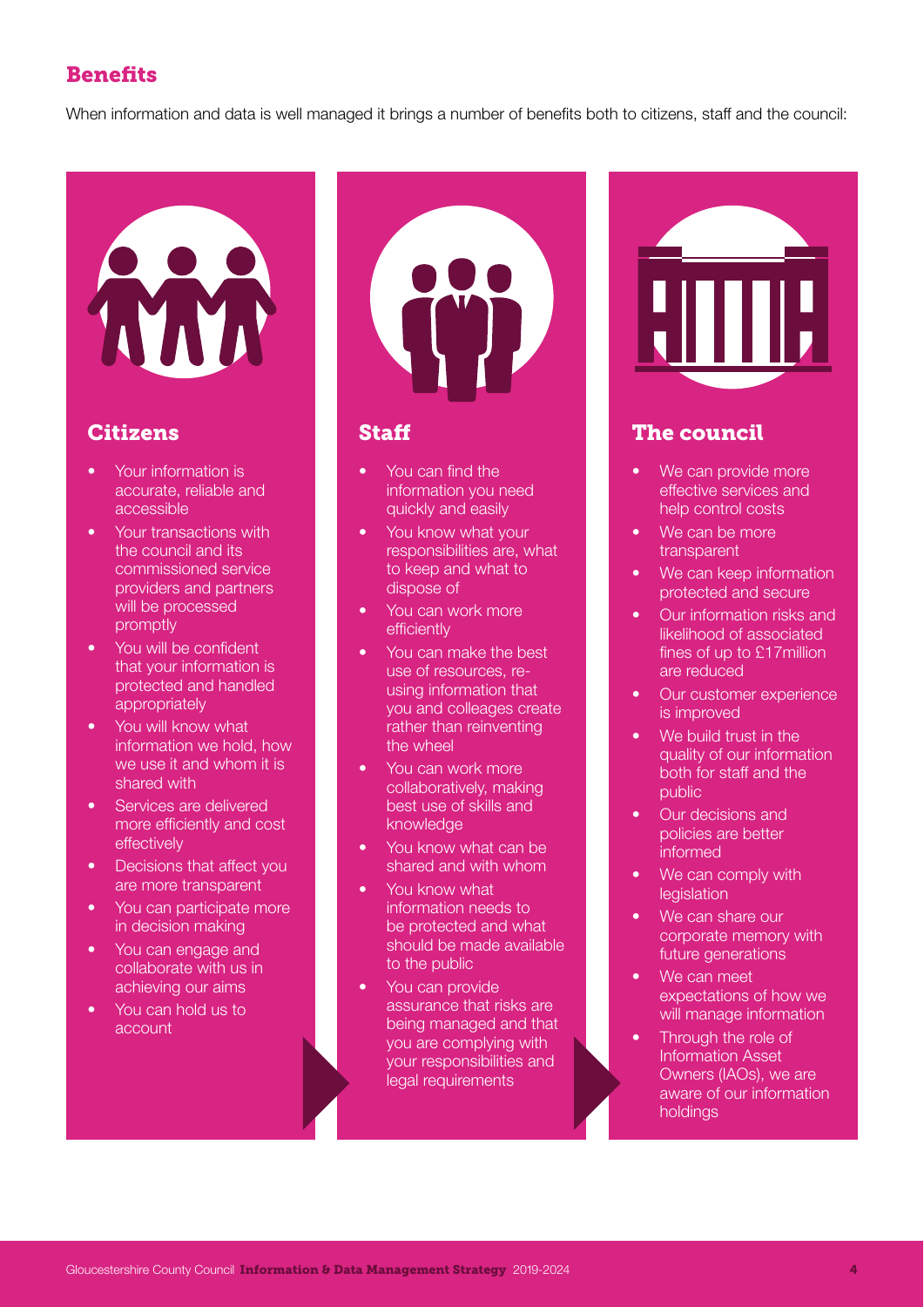| O<br>O | an an |
|--------|-------|
|        |       |

# Legal & Regulatory Requirements

There is a complex legal framework under which we must manage the information we are responsible for. This includes, but is not limited to, the following:

- General Data Protection Regulations 2016
- Data Protection Act 2018
- Digital Economy Act 2017
- Freedom of Information Act 2000
- Environmental Information Regulations 2005
- Re-use of Public Sector Information Regulations 2015
- INSPIRE Regulations, 2009
- Local Government Acts 1972, 1985, 1988 and 1992
- Public Records Acts 1958 and 1967
- Regulation of Investigatory Powers Act 2016
- Copyright, Designs and Patents Act 1988 and the Copyright and Rights in Databases Regulations 1997

In addition, there are many information requirements specified in legislation governing the provision of services to children, adults, and other council services.

Further regulatory requirements include, but are not limited to, Caldicott principles, the Transparency Code of Practice and the Section 46 Code of Practice under the Freedom of Information Act

# Accreditation

Accreditation is the formal recognition that an organisation is competent to perform specific processes, activities, or tasks (which are detailed in a scope of accreditation) in a reliable, credible and accurate manner. These accreditations provide assurance to citizens and partners that we have appropriate measures in place to secure information.

We are committed to maintaining the following relevant accreditations, to ensure we meet minimum standards imposed by legislation and regulation:

- Public Services Network (PSN)
- Data Security & Protection (DSP) Toolkit (previously the Information Governance (IG) Toolkit)
- Cyber Essentials Plus
- Archives Service Accreditation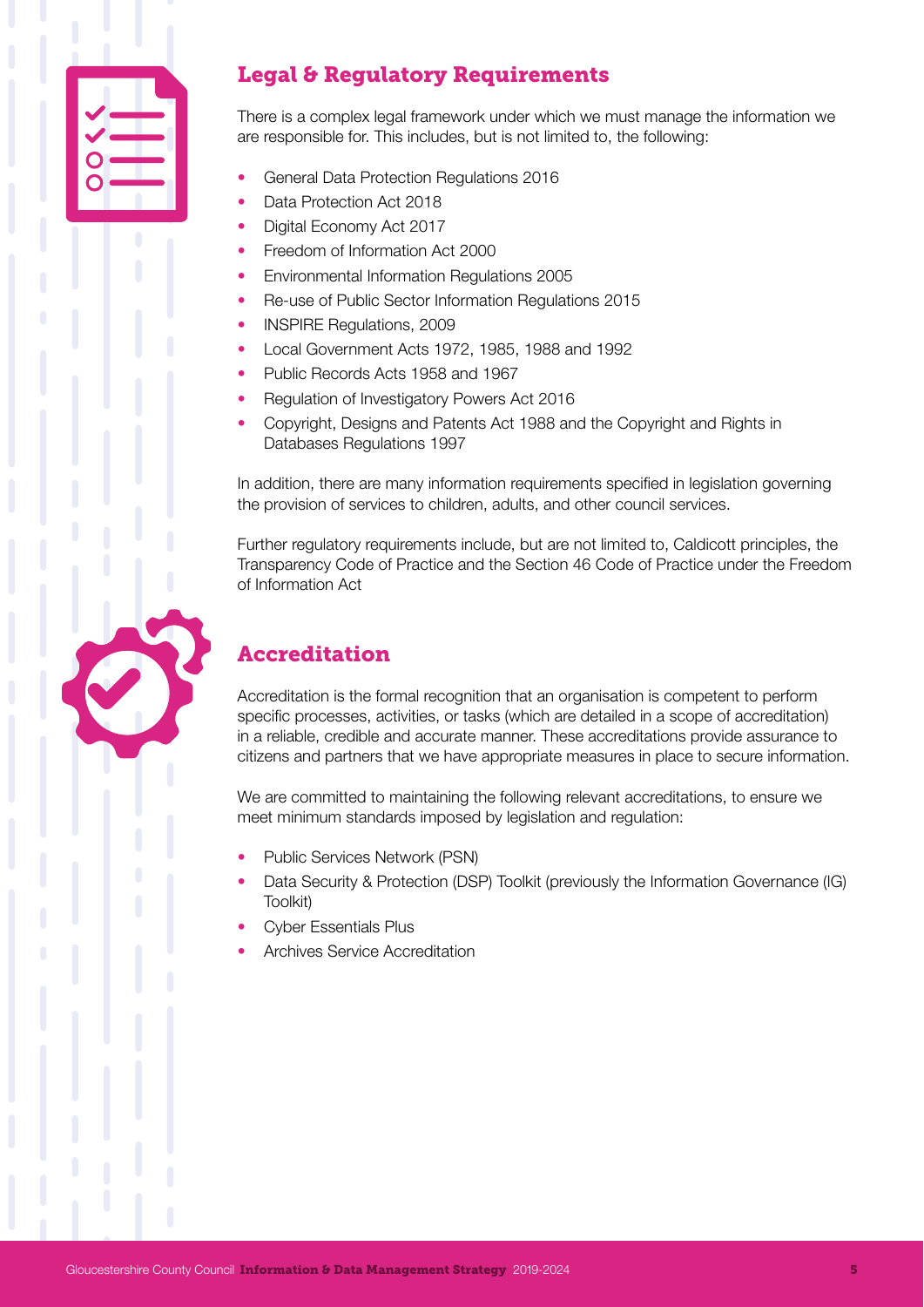# Information Assets

An information asset is a body of information that is valuable to our business regardless of the format e.g. paper, electronic, or microfilm. It will often be a collection of business information, for example information held in the social care system and any supporting files and documents would collectively be an information asset.

Managing information assets involves understanding what information is held, what is added and removed, how information is moved, and who has access and why. It is important that our information assets are properly managed so we can understand and address risks to the information and data, and ensure that information is only used within the law for the public good.

We will:

- ensure that information asset ownership and responsibilities are clear
- maintain a register of our information assets and owners
- rationalise our information assets and ensure their potential is maximized
- implement data quality standards
- continue to work towards a comprehensive overview of core business data, using tools such as the information asset register, register of processing activity (ROPA) and information flow mapping.

## Lifecycle Management

*The management of information in systems throughout its whole life; creation, storage, use and retention/disposal.*

Many council staff spend a high proportion of their time creating, gathering or managing information. We can maximise the return on this investment in information by using it to inform the commissioning and delivery of services to Gloucestershire citizens.

We need to move away from a reliance on paper towards creating, storing and accessing all records in digital form in appropriate databases, shared drives etc, helping us to become a paperlite organisation. All new projects, processes and service reviews should store all key information electronically, where feasible.

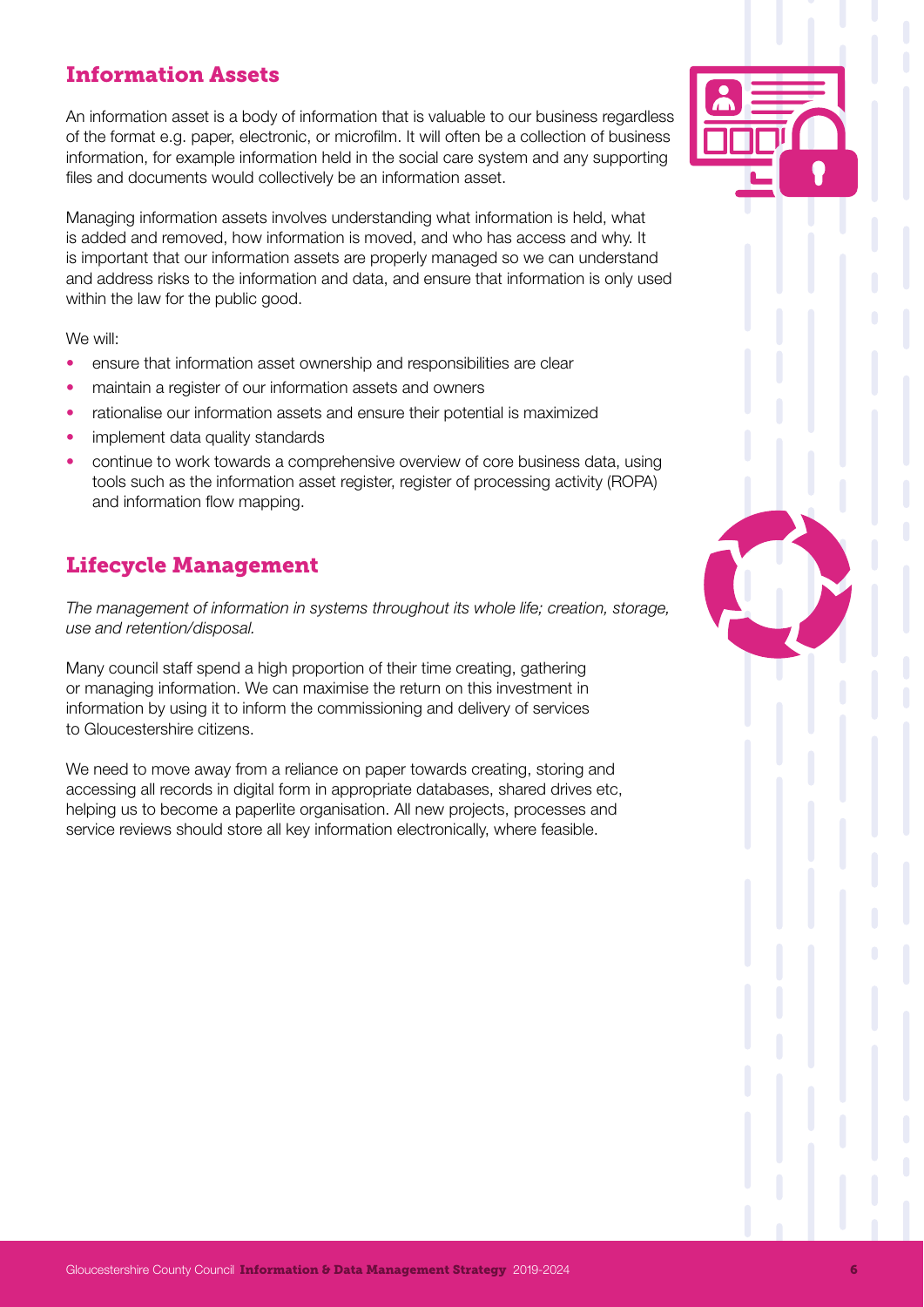| <b>Support Digital,</b><br><b>Worksmarter and</b><br>agile working                     | Maximise the use of existing technology to help users manage and use<br>$\bullet$<br>information more effectively<br>Implement data quality standards<br>$\bullet$<br>• Take account of improved customer outcomes when designing and/or<br>commissioning new information systems<br>Improve the management of our information on corporate servers<br>$\bullet$         |
|----------------------------------------------------------------------------------------|--------------------------------------------------------------------------------------------------------------------------------------------------------------------------------------------------------------------------------------------------------------------------------------------------------------------------------------------------------------------------|
| <b>Manage people's</b><br>expectations about<br>the use of their<br><b>information</b> | Embed privacy by design<br>$\bullet$<br>Understand and document the reasons for processing personal data<br>$\bullet$<br>Ensure that data subjects are aware of the collection and use of their<br>$\bullet$<br>personal data                                                                                                                                            |
| <b>Ensure the</b><br>provision of<br>suitable storage<br><b>solutions</b>              | Develop and apply information lifecycle principles to our document and<br>$\bullet$<br>records stores<br>• Provide a records centre for the secure management of physical records<br>• Work to reduce the amount of information being stored<br>• Work towards a change of culture where key information is held for<br>corporate benefit rather than in personal stores |
| <b>Improve retention</b><br>and disposal<br>practices                                  | Improve retention functionality of our IT systems<br>$\bullet$<br>Maintain a records retention schedule<br>$\bullet$<br>Ensure secure confidential waste facilities are in place<br>$\bullet$                                                                                                                                                                            |
| <b>Continue to</b><br>identify and<br>preserve key<br>records                          | Implement GCC's digital continuity policy to ensure continued and<br>$\bullet$<br>trusted access to information for current and future staff and customers<br>Develop tools for the digital preservation of records<br>$\bullet$<br>Manage records of the council's major activities and decisions<br>$\bullet$<br>permanently in Gloucestershire Archives               |
| <b>Maximise the</b><br>value of data and<br><b>information</b>                         | Implement data quality standards<br>$\bullet$<br>Develop and implement a data analytics platform<br>$\bullet$<br>Make better use of data and collaborate to improve our strategic and<br>$\bullet$<br>operational insights                                                                                                                                               |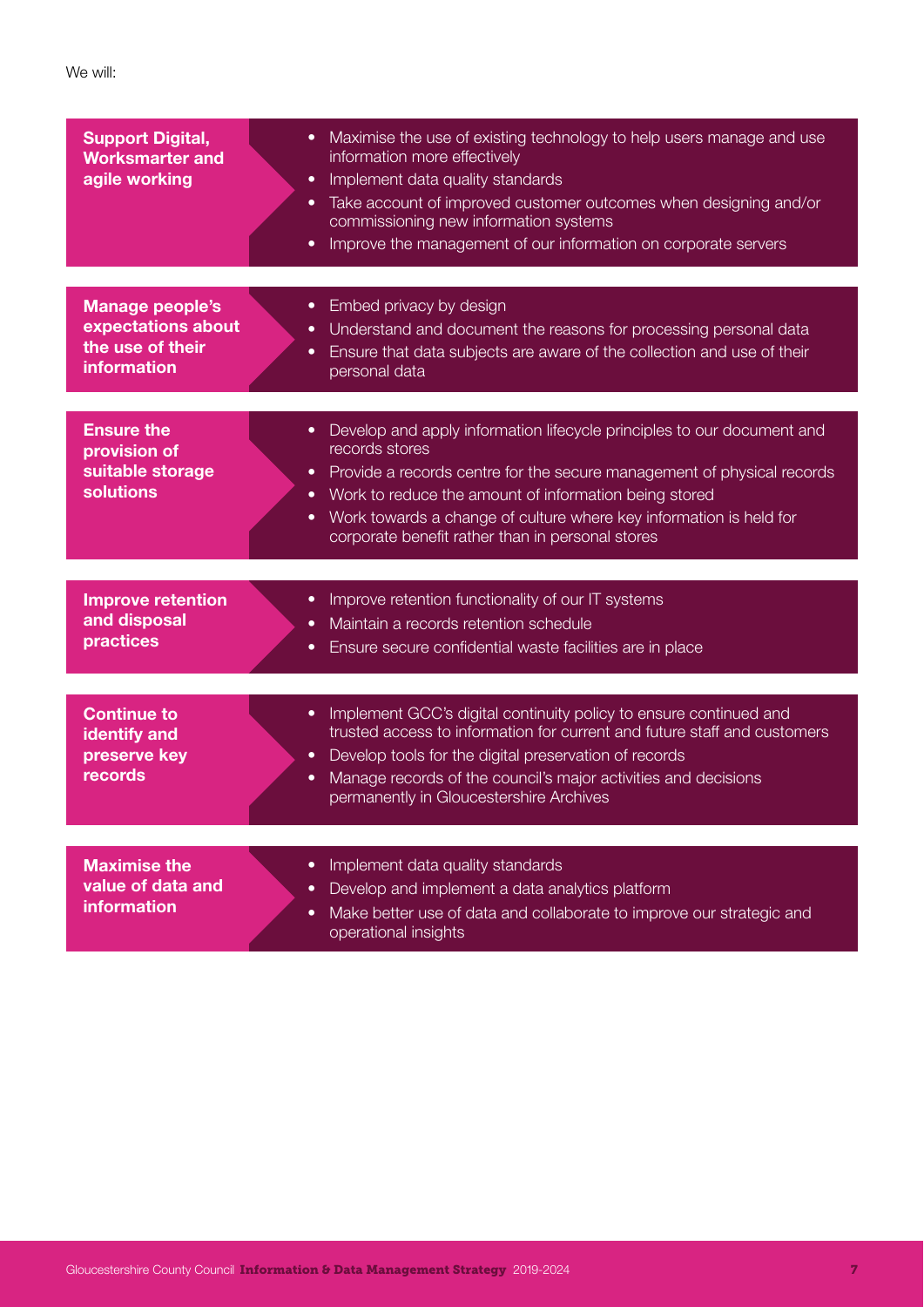

# **Transparency**

There are increasing demands for transparency of public sector information. Each year we see a significant growth in the number and/or complexity of requests for information under Data Protection, Freedom of Information and Environmental Information legislation.

We will:

- provide dedicated resources to manage requests for information
- regularly review practices to ensure we are best placed to deal with the ongoing increase in volume and complexity of requests
- keep up to date with ICO guidance and decisions, and case law
- develop and upskill an internal network of key staff
- promote the public's rights of access to information on our website
- analyse requests to identify additional information that can be proactively published;
- publish responses to requests in a disclosure log
- publish information in accordance with the mandatory requirements of the Local Government Transparency Code
- look to open up our data to encourage those with digital skills to develop solutions for the public
- continue our programme of proactively publishing information and datasets to support requirements of openness, transparency and accountability
- ensure FOI responses provide access to information in a re-usable format.

# Safe & Secure

The significance of information and related technologies is increasing in most aspects of business and public life, with the associated information security and cyber threats also increasing.

We therefore have a greater need to mitigate information risk and protect our information and related ICT assets from ever changing threats.

Security is an essential part of managing information. It is important that we embed an excellent user experience alongside sufficient security measures. We are developing our understanding of information risk management to encourage proportionate security measures that reflect a balance of the risks and the benefits. We are developing an holistic approach to protecting information through a combination of technical and nontechnical security measures.

We will ensure appropriate organisational measures are in place, including:

- building security
- pre-employment checks that meet the Government standards
- secure transfer methods for physical records
- a cyber risk register
- a framework of policies, guidance and self-help tools
- a framework of council-wide business continuity measures
- contracts with our processors that are GDPR compliant.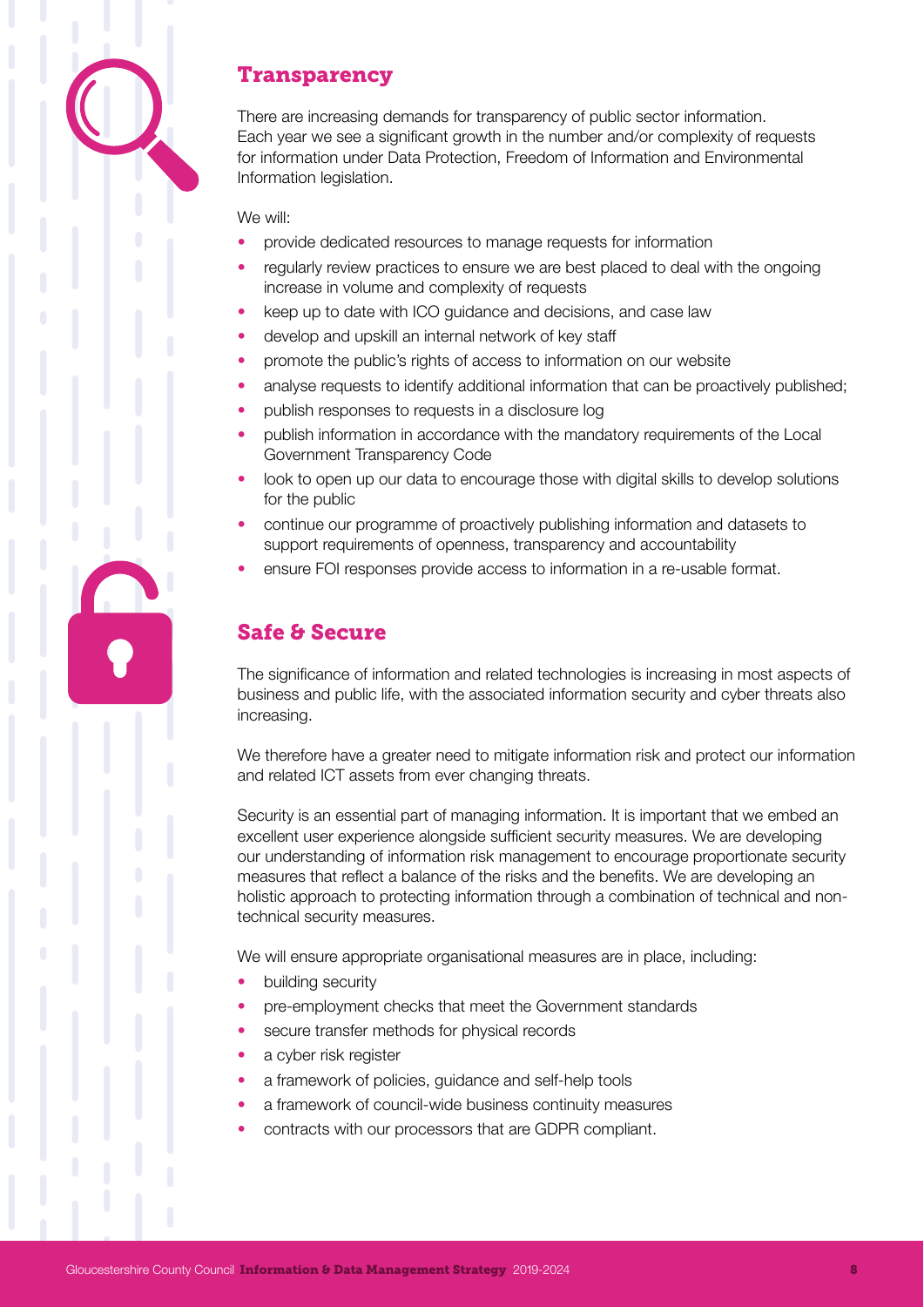We will maintain and develop appropriate technical measures, including:

- system security standards for new systems
- network protection, including firewalls, antivirus software and penetration testing
- data classification standards and tools
- secure channels for interacting with customers (e.g. Egress encrypted email)
- monitoring of information security controls used by our data processors
- understanding of security weaknesses and incidents, implementing improvements as required.

## Information & Data Sharing

We work with a multitude of partners and suppliers and need to consider how information flows between us, ensuring any sharing is legal and compliant. To support this we need to embed information & data sharing agreements council-wide and ensure guidance and tools to facilitate partnership working are in place.

We will:

- commit to and support the Gloucestershire Information Sharing Partnership Agreement (GISPA) through membership of the Gloucestershire Information Governance Group
- promote use of the approved specific information sharing agreement template
- provide guidance to project managers, commissioners and contract managers to aid partnership working, implement privacy by design, reduce associated risks and ensure the whole information lifecycle is taken into account
- develop tools to enable an improved understanding of council information and sensitivities before it is shared, e.g. information flow maps
- provide a secure means to store, organise, share and access information (including, but not limited to, secure email)
- consider information implications and, where appropriate, undertake privacy impact assessments at the outset of commissioning services, major change projects or new contracts
- develop appropriate information governance, procedures and guidance before new technological solutions are implemented where feasible.

## Information & Data Management and Analytics

We will take the approach that data will be moved from each system to a business analytics platform for transformation and reporting and analytics. This will be managed and maintained by the corporate Data & Analysis Team in a hub and spoke model working with analysts in the wider organisation to a common set of standards.

We will:

- provide a centralised data management service
- make reporting models made available to analysts
- ensure analysts have the data and tools they need to enable them to create and publish dynamic visualisations and dashboards
- make outputs available to other stakeholders such as team managers, heads of service, directors, members, partners and the wider public to access information on council performance, as appropriate; and
- ensure data management is governed tightly through principles of access permissions, working within the confines of the DPA and GDPR, and any other data and information security standards.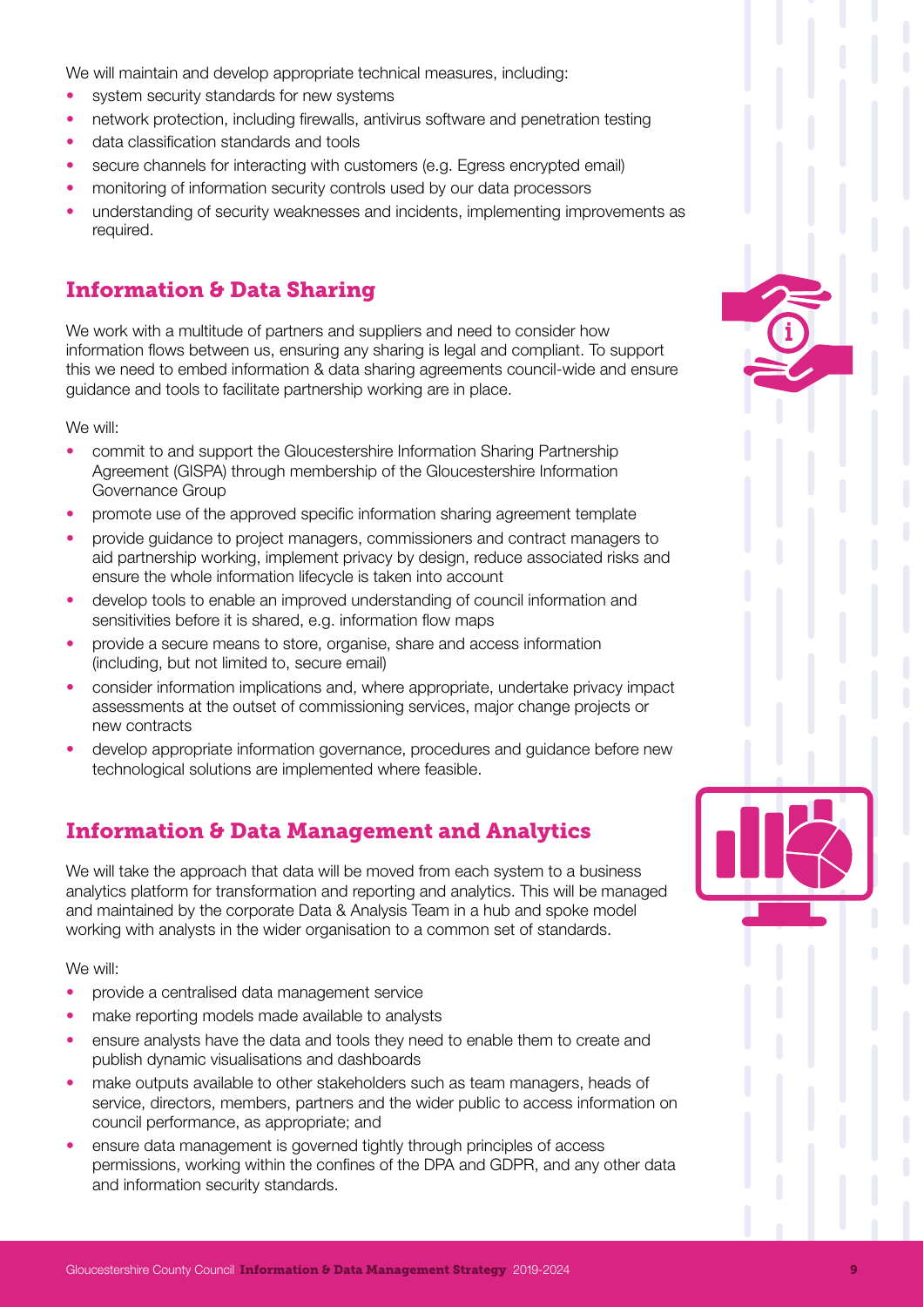

## Training & Awareness

Education is key to bringing staff on the journey. Users are our last line of defence in securing the important information and data that we hold; all staff therefore need to be upskilled in managing information and data.

We will:

- ensure there are suitably qualified staff in place to advise the council
- develop appropriate analytical skills and capabilities within our analyst teams
- ensure our information asset owners understand their responsibilities
- deploy regular communications to our staff
- learn from security incidents, apply and share that learning
- upskill our staff in information and data management.

We will achieve this through:

- appropriate training for our information specialists
- annual e-learning for all staff
- use of MyCompliance tool to disseminate policies and key messages
- specialist training for key groups such as information asset owners, data analysts or those dealing with personal and sensitive information on a regular basis
- system specific training, e.g. SAP, ERIC, Liquidlogic, Capita One, Microsoft Power BI
- role based training, where appropriate.



In order to know if the strategy is successful, it is important to have in place some performance measures, these include:

- Retaining PSN accreditation
- Retaining Cyber Essentials Plus
- Attain DSP Toolkit compliance (N3)
- Fines received
- Number of Information Asset Owners Trained
- Number of staff undertaken baseline cyber and information governance training
- Contact with the information security incident process
- Percentage of incidents rated moderate or above
- Number of incidents escalated to ICO
- Register of privacy impact assessments in place
- Number of privacy impact assessments completed
- Information asset register and register of processing activity developed
- Number of retention schedule reviews completed
- Number of information & data sharing protocols in place
- Number of contracts with GDPR compliant clauses
- Percentage of formal requests (FOI, EIR, SAR) responded within legal timescales
- Percentage of responses to formal requests resulting in a review
- Number of files held in the Records Centre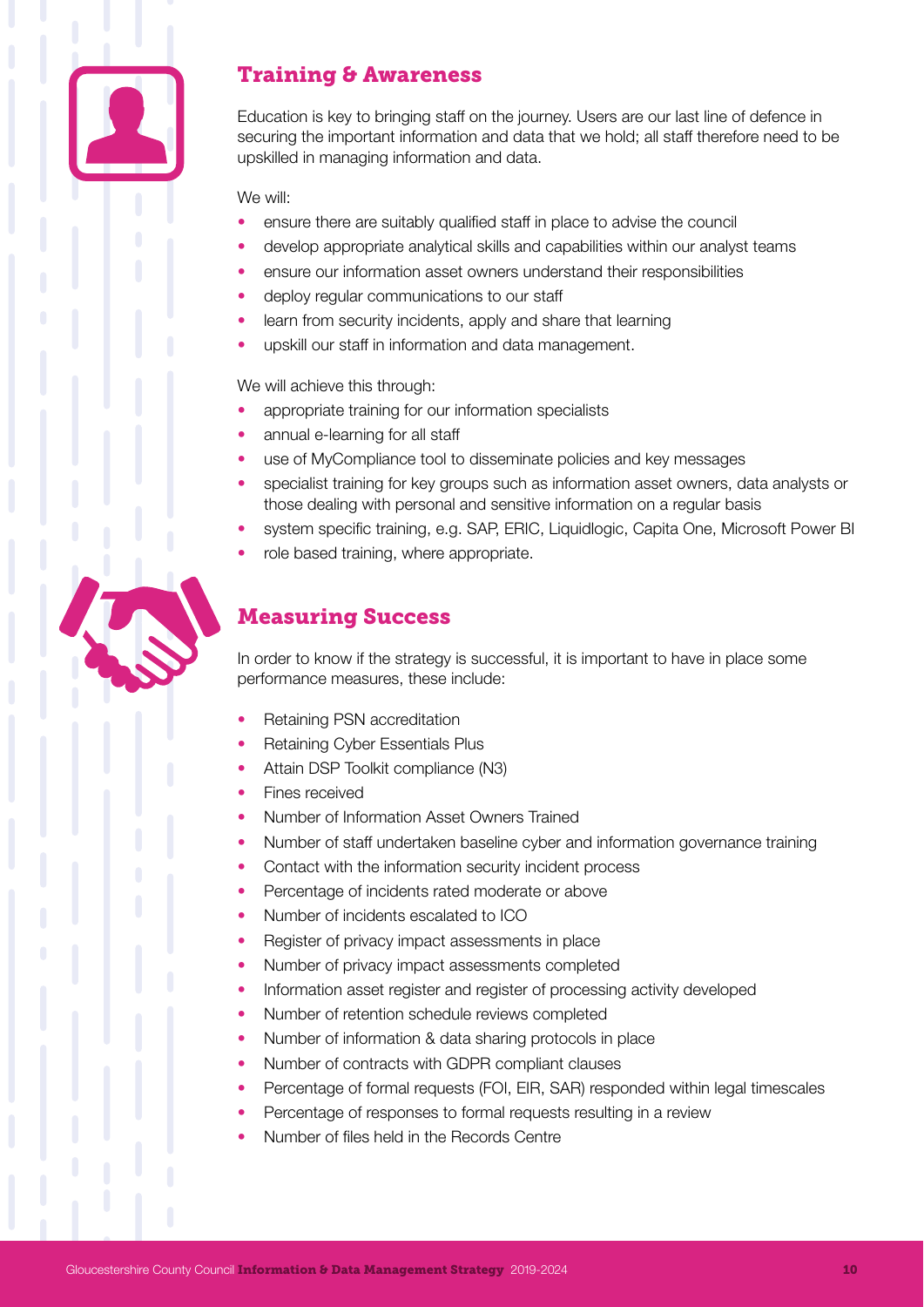# Roles and Responsibilities

**Director: Strategy & Challenge (Senior Information Risk Owner (SIRO) and** 

**Chief Information Officer (CIO)** – accountable for the effectiveness of the council's arrangements for managing and protecting information; ensuring that the council has adopted and implemented appropriate information management and security strategy, policies, assurance arrangements; and that the council has an adequately resourced and effective information management and security service. Responsible for information risk on behalf of the Chief Executive and Corporate Management Team.

**Head of ICT** – accountable for the effectiveness of the council's technical security arrangements and protecting information; ensuring that the council has adopted and implemented appropriate technical security policies and assurance arrangements; and that the council has an adequately resourced and effective technical security support service in place.

**Head of Information Management Service & Data Protection Officer – undertakes** statutory duties as set out in data protection legislation. Having due regard to the risk associated with processing operations, and taking into account the nature, scope, context and purposes of processing, the DPO monitors and audits compliance with GDPR and other data protection laws, data protection policies; ensures effective awareness-raising and training is developed and delivered; ensures that the council has an adequately resourced and effective GDPR support service in place; and act as a contact point for the ICO and data subject.

**Strategic Intelligence Manager** – responsible for the management and oversight of the business analytics platform, in collaboration with ICT; developing the analytical capabilities within the corporate Data & Analysis Team and the wider community of analysts throughout the council; developing a network of data champions and data quality stewards within areas of the business to promote robustness of data recorded within council systems; working with wider stakeholder groups to scope, develop and embed interactive data visualisations and analytics within service areas.

**Performance & Improvement Manager** – responsible for monitoring performance across council services; flagging concerns of poor data quality and recording practice alongside operational performance concerns; reporting to directors and heads of service as well as the Strategic Intelligence Manager and other interested stakeholders.

**Caldicott Guardians** – responsible for ensuring that the council satisfies the highest practical standards for handling person identifiable information in their area, supporting work to facilitate and enable information sharing, advising on options for lawful and ethical processing of information.

**Information Board** – responsible for developing and overseeing the council's approach to information strategy and governance, policy and standards.

**Audit and Governance Committee** – monitors the adequacy and effectiveness of arrangements in place for information management and security.

**Information Asset Owners** – responsible for undertaking information risk assessments; implementing appropriate controls and data quality measures; accountable for the systems they commission; recognising actual or potential security incidents; ensuring that policies and procedures are implemented and followed by users; and maintaining evidence of compliance.

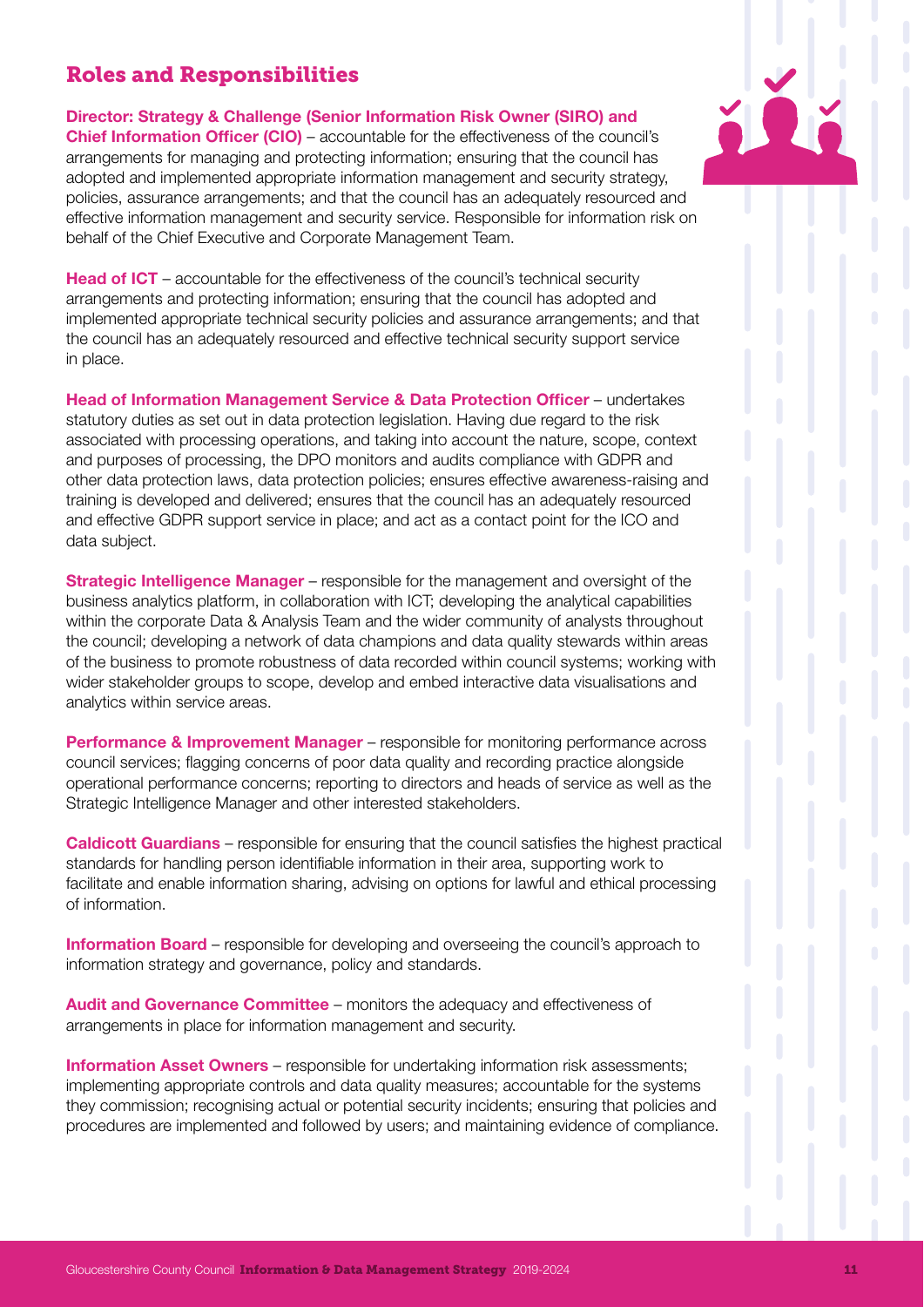**Information Management Service** – responsible for developing and maintaining a framework of GCC-wide policies, procedures and guidance to help colleagues manage the council's information assets effectively and securely; establishing and supporting data protection breach procedures; providing relevant training; maintaining corporate evidence of compliance; overseeing data security and protection toolkit submission; providing specialist advice and support.

**ICT** – responsible for providing technical security advice and support; developing relevant policies, procedures and guidelines; implementing and administering appropriate technical security controls; maintaining accreditation with PSN and Cyber Essentials Plus; and maintaining evidence of data protection compliance.

**Gloucestershire Archives** - responsible for gathering, keeping and sharing corporate and community archive collections relating to Gloucestershire and South Gloucestershire. As part of this role Gloucestershire Archives takes a leadership role in the long term preservation of digital information.

**Data & Analysis Team** – managing the analytics platform and embedding a uniform culture of analytics across the organisation, including data management standards within the platform and analysis standards within the data visualisaiton environment. Liaison with data champions and data stewards to ensure accurate, robust data are recorded within operational systems and available for reliable reporting.

**Directors/Heads of Service/Service Managers** – responsible for understanding and addressing information and data risks within their area; ensuring that appropriate arrangements are in place to manage information risk within their area, and within contracts and partnership arrangements; providing assurance on the security and use of those assets; and ensuring services have IAOs in place. Commissioning/Delivery Directors are responsible for assigning ownership of information assets to Information Asset Owners.

**Staff** – all staff are responsible for: managing and protecting the council's information assets that they handle; self development; engaging with training and applying learning; following policies and procedures; and recognising and reporting breaches of data protection.

**Members** – responsible for managing and protecting the council's information assets that they handle; and challenging council practices with regard to information and data management.

**Service providers, contractors, partners and suppliers** – responsible for complying with council policies, standards, contracts and partnership agreements. We expect the same standards as for our own staff.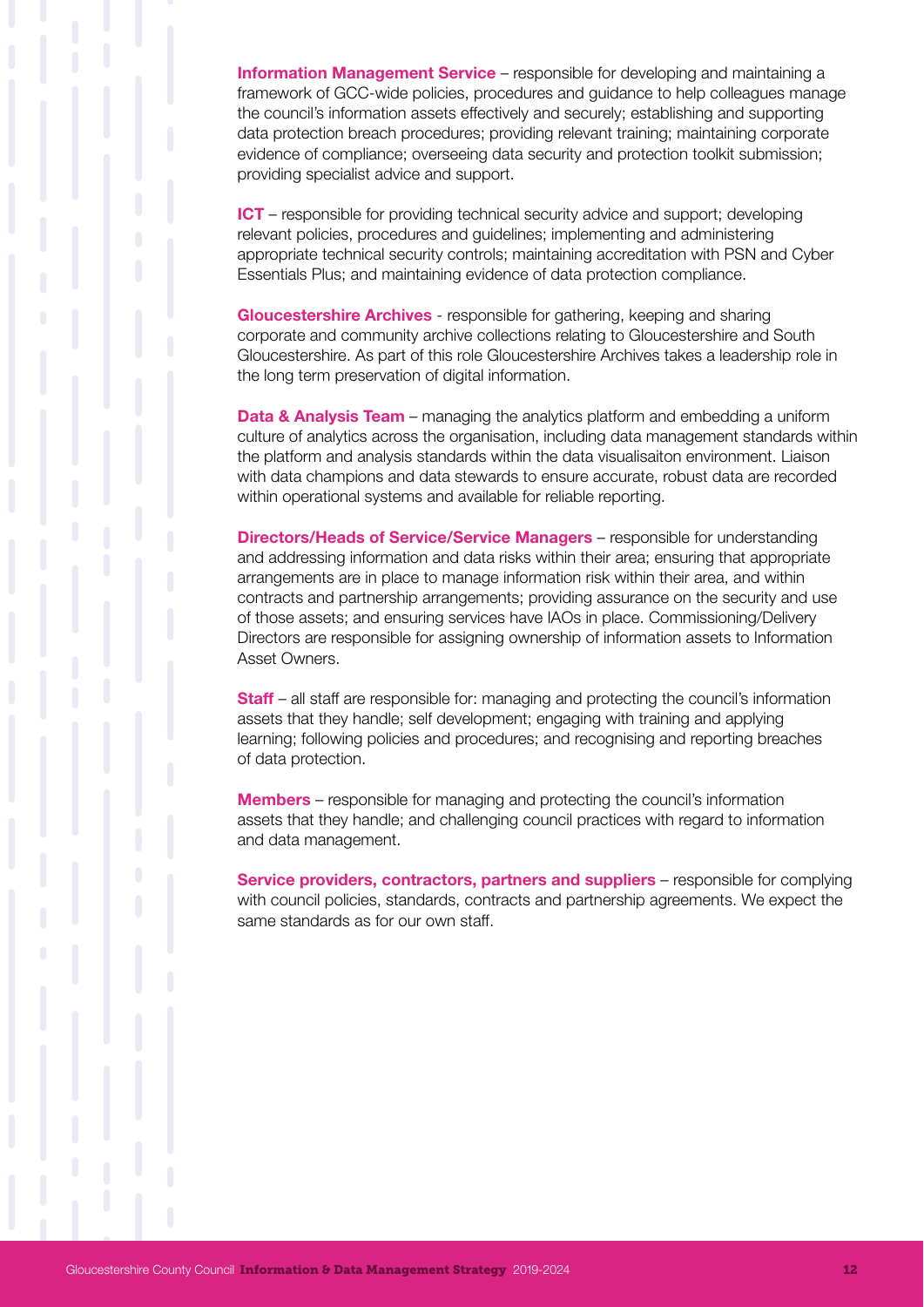#### Costs, increasing financial constraints, resources, time

In view of the large agenda and finite resources, it is necessary to prioritise areas of development activity in accordance with the associated risks. Priority areas for development each year are identified in the ICT, Information Management Service, Gloucestershire Archives and Planning, Performance & Change annual work plans and the annual Strategy & Challenge business plan.

# Monitoring and Review

Ownership of this strategy rests with Information Board members who are responsible for agreeing, monitoring, promoting and reviewing its implementation.

Due to the pace of change, the strategy will be reviewed every other year, with the 1st review being due in April 2021.

An action plan will be developed to support this strategy, the key elements of which will be incorporated into the annual work plans for ICT and Information Management Service. Progress will be monitored quarterly. Monitoring will also include reports to Audit and Governance Committee, review of strategic risk registers, internal audits, external audits or peer reviews, where appropriate.

# Further Information and Related Documents

Information management and security policies: [https://www.gloucestershire.gov.uk/](https://www.gloucestershire.gov.uk/council-and-democracy/strategies-plans-policies/information-management-and-security-policies/) [council-and-democracy/strategies-plans-policies/information-management-and](https://www.gloucestershire.gov.uk/council-and-democracy/strategies-plans-policies/information-management-and-security-policies/)[security-policies/](https://www.gloucestershire.gov.uk/council-and-democracy/strategies-plans-policies/information-management-and-security-policies/)

Guidance for staff: [https://staffnet.gloucestershire.gov.uk/internal-services/](https://staffnet.gloucestershire.gov.uk/internal-services/information-management-service/) [information-management-service/](https://staffnet.gloucestershire.gov.uk/internal-services/information-management-service/)  (please note this link will not work for members of the public)

Digital Strategy: [https://www.gloucestershire.gov.uk/media/1519646/2018-2023](https://www.gloucestershire.gov.uk/media/1519646/2018-2023-digital-strategy.pdf) [digital-strategy.pdf](https://www.gloucestershire.gov.uk/media/1519646/2018-2023-digital-strategy.pdf)

Gloucestershire Archives: <https://www.gloucestershire.gov.uk/archives>